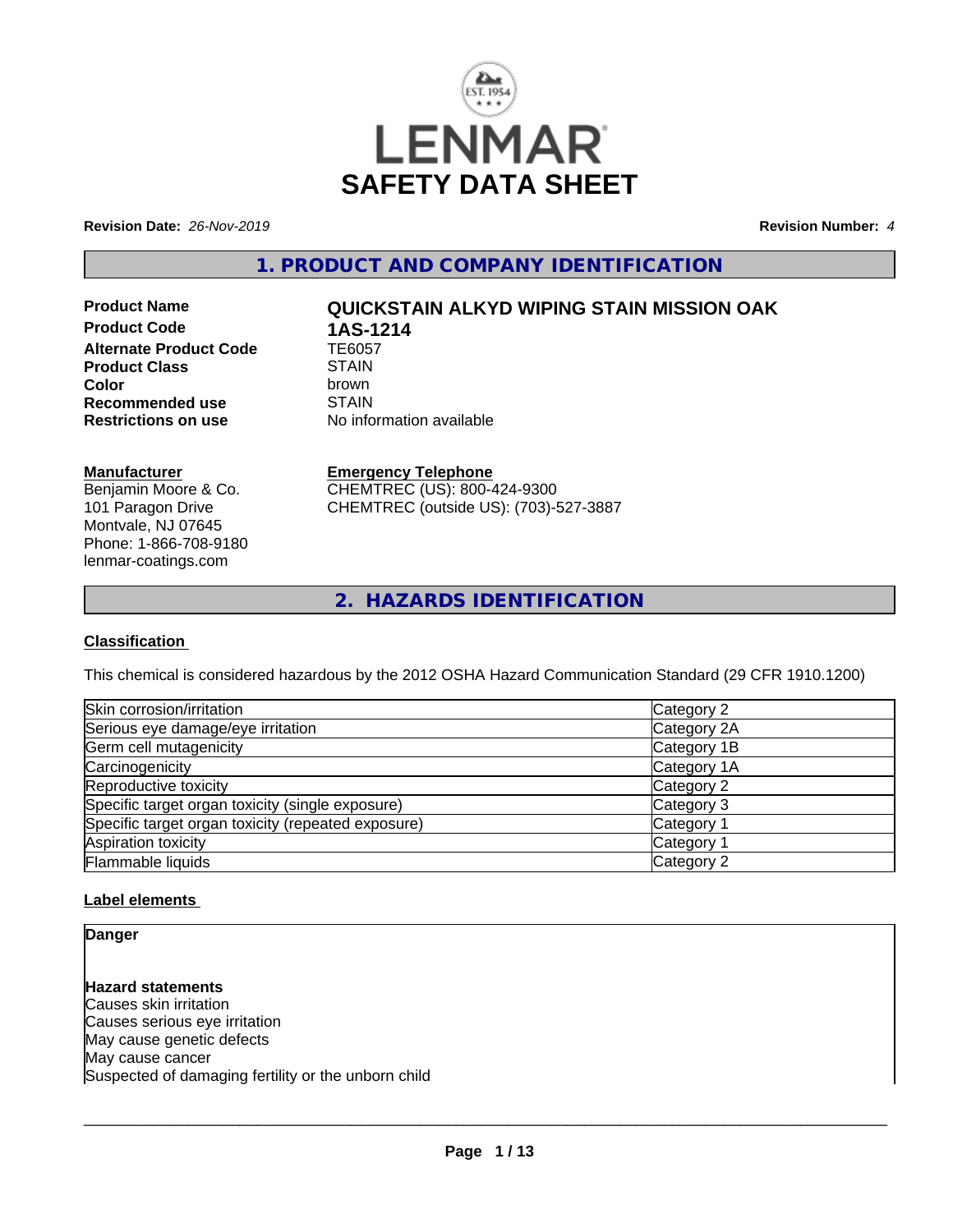May cause drowsiness or dizziness Causes damage to organs through prolonged or repeated exposure May be fatal if swallowed and enters airways Highly flammable liquid and vapor



### **Precautionary Statements - Prevention**

Obtain special instructions before use Do not handle until all safety precautions have been read and understood Use personal protective equipment as required Wash face, hands and any exposed skin thoroughly after handling Wear eye/face protection Do not breathe dust/fume/gas/mist/vapors/spray Do not eat, drink or smoke when using this product Use only outdoors or in a well-ventilated area Keep away from heat, hot surfaces, sparks, open flames and other ignition sources. No smoking Keep container tightly closed Ground/bond container and receiving equipment Use explosion-proof electrical/ventilating/lighting/equipment Use only non-sparking tools Take precautionary measures against static discharge Keep cool

\_\_\_\_\_\_\_\_\_\_\_\_\_\_\_\_\_\_\_\_\_\_\_\_\_\_\_\_\_\_\_\_\_\_\_\_\_\_\_\_\_\_\_\_\_\_\_\_\_\_\_\_\_\_\_\_\_\_\_\_\_\_\_\_\_\_\_\_\_\_\_\_\_\_\_\_\_\_\_\_\_\_\_\_\_\_\_\_\_\_\_\_\_

# **Precautionary Statements - Response**

IF exposed or concerned: Get medical advice/attention

### **Eyes**

IF IN EYES: Rinse cautiously with water for several minutes. Remove contact lenses, if present and easy to do. Continue rinsing

If eye irritation persists: Get medical advice/attention

### **Skin**

If skin irritation occurs: Get medical advice/attention

IF ON SKIN (or hair): Remove/Take off immediately all contaminated clothing. Rinse skin with water/shower Wash contaminated clothing before reuse

### **Inhalation**

IF INHALED: Remove victim to fresh air and keep atrest in a position comfortable for breathing

### **Ingestion**

IF SWALLOWED: Immediately call a POISON CENTER or doctor/physician

### Do NOT induce vomiting

**Fire**

In case of fire: Use CO2, dry chemical, or foam for extinction

### **Precautionary Statements - Storage**

### Store locked up

Store in a well-ventilated place. Keep container tightly closed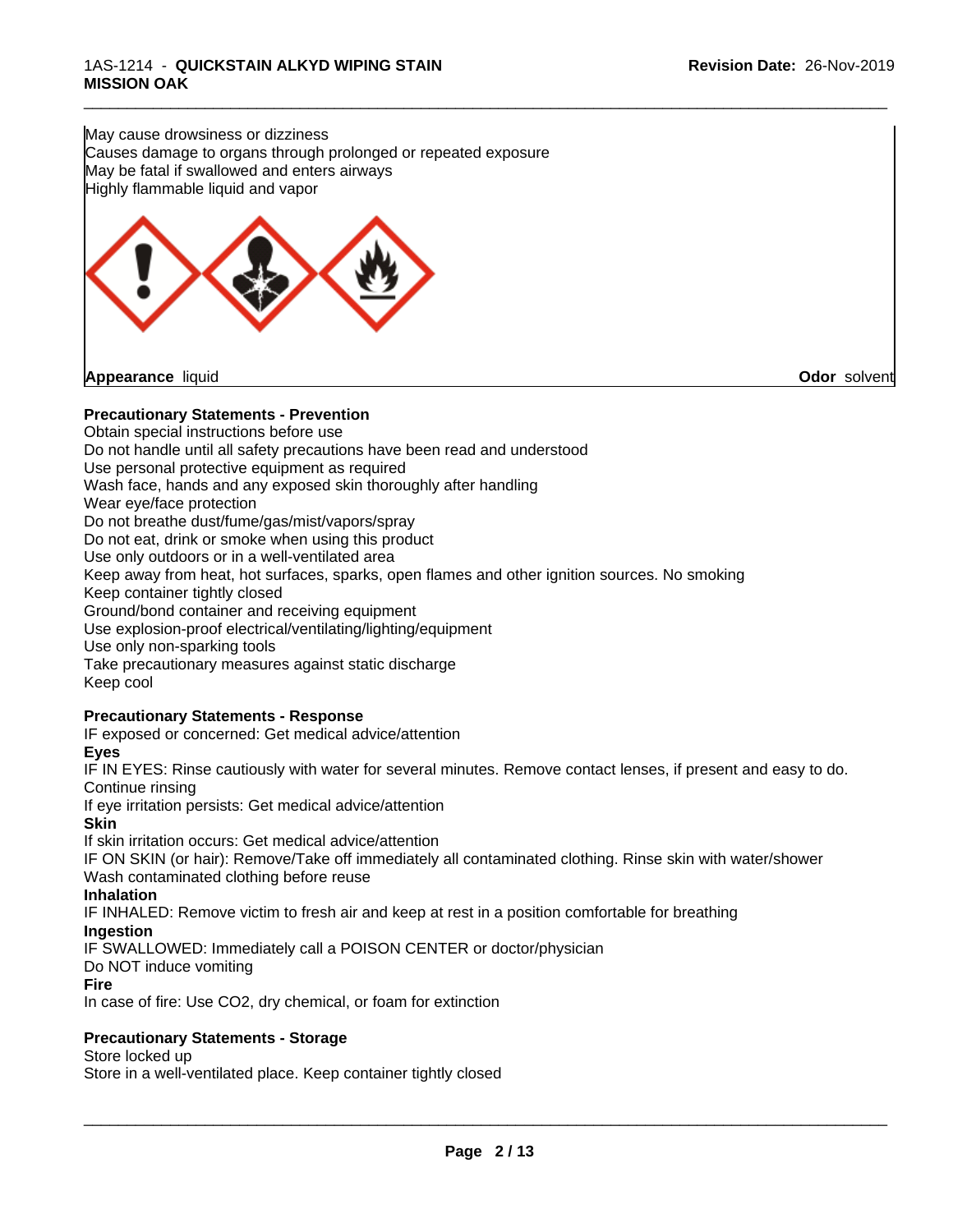### **Precautionary Statements - Disposal**

Dispose of contents/container to an approved waste disposal plant

### **Hazards not otherwise classified (HNOC)**

Rags, steel wool or waste soaked with this product may spontaneously catch fire if improperly discarded

### **Other information**

No information available

| <b>Chemical name</b>                        | CAS No.        | Weight-%    |
|---------------------------------------------|----------------|-------------|
| Hydrotreated light naphtha                  | 64742-49-0     | $10 - 15$   |
| Solvent naphtha (petroleum), heavy aromatic | 64742-94-5     | $5 - 10$    |
| Distillates, petroleum, hydrotreated light  | 64742-47-8     | $5 - 10$    |
| Acetone                                     | 67-64-1        | $5 - 10$    |
| Solvent naphtha, petroleum, light aromatic  | 64742-95-6     | $5 - 10$    |
| n-Butyl acetate                             | 123-86-4       | $5 - 10$    |
| 2-Butoxyethanol                             | 111-76-2       | $1 - 5$     |
| VM&P naphtha                                | 64742-89-8     | 1 - 5       |
| 1,2,4-Trimethylbenzene                      | $95 - 63 - 6$  | $1 - 5$     |
| Stoddard solvent                            | 8052-41-3      | 1 - 5       |
| Xylene                                      | 1330-20-7      | $1 - 5$     |
| Naphthalene                                 | $91 - 20 - 3$  | $0.5 - 1$   |
| Ethanol                                     | 64-17-5        | $0.5 - 1$   |
| Ethyl benzene                               | $100 - 41 - 4$ | $0.1 - 0.5$ |
| Octane                                      | 111-65-9       | $0.1 - 0.5$ |
| Heptane                                     | 142-82-5       | $0.1 - 0.5$ |
| Cumene                                      | 98-82-8        | $0.1 - 0.5$ |
| Carbon black                                | 1333-86-4      | $0.1 - 0.5$ |

# **3. COMPOSITION INFORMATION ON COMPONENTS**

\_\_\_\_\_\_\_\_\_\_\_\_\_\_\_\_\_\_\_\_\_\_\_\_\_\_\_\_\_\_\_\_\_\_\_\_\_\_\_\_\_\_\_\_\_\_\_\_\_\_\_\_\_\_\_\_\_\_\_\_\_\_\_\_\_\_\_\_\_\_\_\_\_\_\_\_\_\_\_\_\_\_\_\_\_\_\_\_\_\_\_\_\_

# **4. FIRST AID MEASURES**

### **Description of first aid measures**

| <b>General Advice</b> | If symptoms persist, call a physician. Show this safety data sheet to the doctor in<br>attendance.                                                                                                                      |
|-----------------------|-------------------------------------------------------------------------------------------------------------------------------------------------------------------------------------------------------------------------|
| <b>Eye Contact</b>    | Immediately flush with plenty of water. After initial flushing, remove any contact<br>lenses and continue flushing for at least 15 minutes. Keep eye wide open while<br>rinsing. If symptoms persist, call a physician. |
| <b>Skin Contact</b>   | Wash off immediately with soap and plenty of water removing all contaminated<br>clothes and shoes. If skin irritation persists, call a physician.                                                                       |
| <b>Inhalation</b>     | Move to fresh air. If symptoms persist, call a physician.<br>If not breathing, give artificial respiration. Call a physician immediately.                                                                               |
| Ingestion             | Clean mouth with water and afterwards drink plenty of water. Do not induce                                                                                                                                              |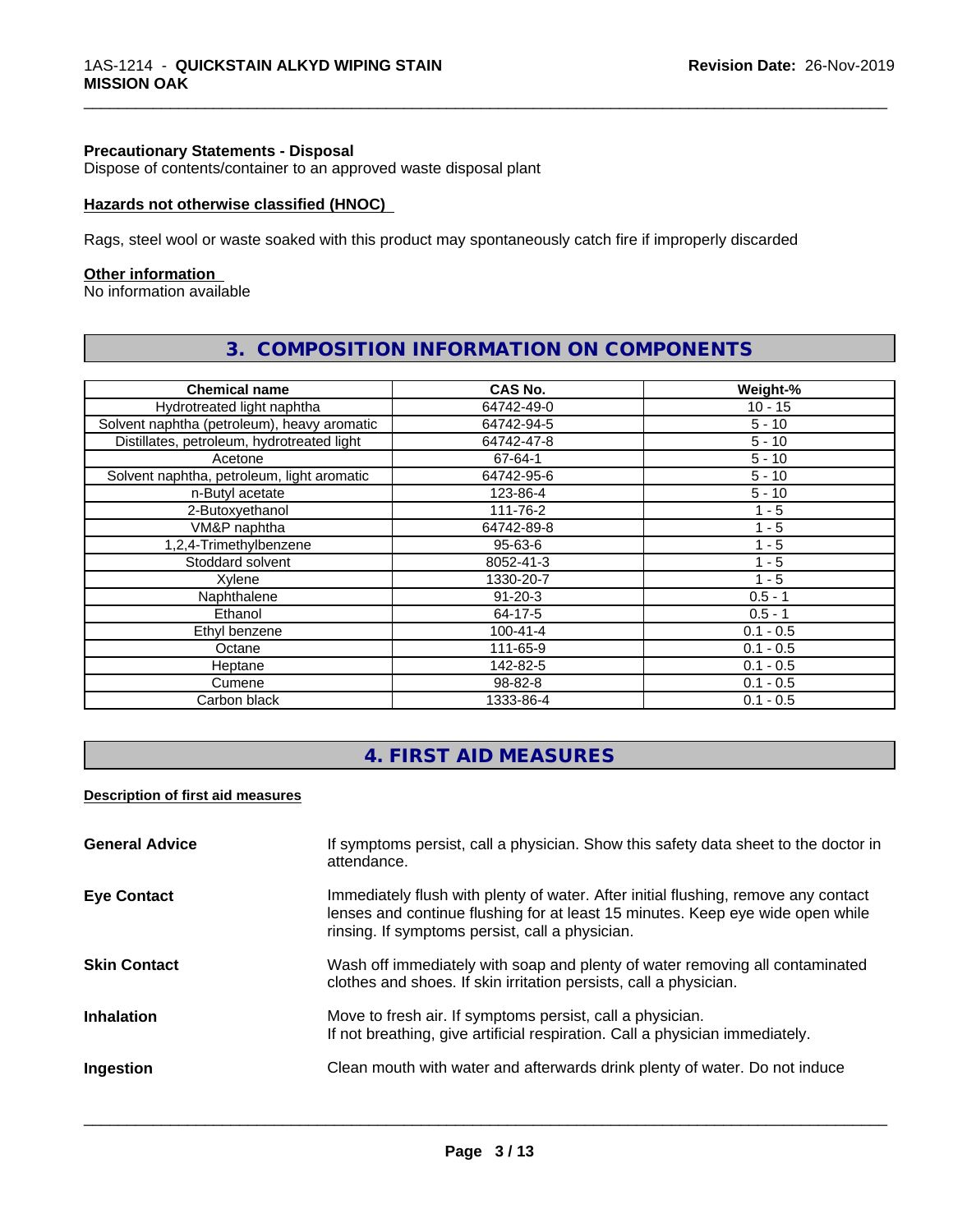|                                                                                  | vomiting without medical advice. Never give anything by mouth to an unconscious<br>person. Consult a physician. |                                                                                                                                                                                                                                                                                                |  |
|----------------------------------------------------------------------------------|-----------------------------------------------------------------------------------------------------------------|------------------------------------------------------------------------------------------------------------------------------------------------------------------------------------------------------------------------------------------------------------------------------------------------|--|
| <b>Protection Of First-Aiders</b>                                                | Use personal protective equipment.                                                                              |                                                                                                                                                                                                                                                                                                |  |
| <b>Most Important</b><br><b>Symptoms/Effects</b>                                 | No information available.                                                                                       |                                                                                                                                                                                                                                                                                                |  |
| <b>Notes To Physician</b>                                                        | Treat symptomatically.                                                                                          |                                                                                                                                                                                                                                                                                                |  |
|                                                                                  |                                                                                                                 | 5. FIRE-FIGHTING MEASURES                                                                                                                                                                                                                                                                      |  |
| <b>Flammable Properties</b>                                                      |                                                                                                                 | Vapors may travel considerable distance to a source of<br>ignition and flash back. Vapors may cause flash fire.                                                                                                                                                                                |  |
| <b>Suitable Extinguishing Media</b>                                              |                                                                                                                 | Foam, dry powder or water. Use extinguishing measures<br>that are appropriate to local circumstances and the<br>surrounding environment.                                                                                                                                                       |  |
| Protective equipment and precautions for firefighters                            |                                                                                                                 | As in any fire, wear self-contained breathing apparatus<br>pressure-demand, MSHA/NIOSH (approved or equivalent)<br>and full protective gear.                                                                                                                                                   |  |
| <b>Hazardous combustion products</b>                                             |                                                                                                                 | Burning may result in carbon dioxide, carbon monoxide<br>and other combustion products of varying composition<br>which may be toxic and/or irritating.                                                                                                                                         |  |
| <b>Specific Hazards Arising From The Chemical</b>                                |                                                                                                                 | Flammable. Flash back possible over considerable<br>distance. Keep product and empty container away from<br>heat and sources of ignition. Closed containers may<br>rupture if exposed to fire or extreme heat. Thermal<br>decomposition can lead to release of irritating gases and<br>vapors. |  |
| Sensitivity to mechanical impact                                                 |                                                                                                                 | No.                                                                                                                                                                                                                                                                                            |  |
| Sensitivity to static discharge                                                  |                                                                                                                 | Yes                                                                                                                                                                                                                                                                                            |  |
| <b>Flash Point Data</b><br>Flash point (°F)<br>Flash Point (°C)<br><b>Method</b> |                                                                                                                 | 28<br>$-2$<br><b>PMCC</b>                                                                                                                                                                                                                                                                      |  |
| <b>Flammability Limits In Air</b>                                                |                                                                                                                 |                                                                                                                                                                                                                                                                                                |  |
| Lower flammability limit:<br><b>Upper flammability limit:</b>                    |                                                                                                                 | Not available<br>Not available                                                                                                                                                                                                                                                                 |  |
| <b>NFPA</b><br>Health: 2                                                         | Flammability: 3                                                                                                 | Instability: 0<br><b>Special: Not Applicable</b>                                                                                                                                                                                                                                               |  |

\_\_\_\_\_\_\_\_\_\_\_\_\_\_\_\_\_\_\_\_\_\_\_\_\_\_\_\_\_\_\_\_\_\_\_\_\_\_\_\_\_\_\_\_\_\_\_\_\_\_\_\_\_\_\_\_\_\_\_\_\_\_\_\_\_\_\_\_\_\_\_\_\_\_\_\_\_\_\_\_\_\_\_\_\_\_\_\_\_\_\_\_\_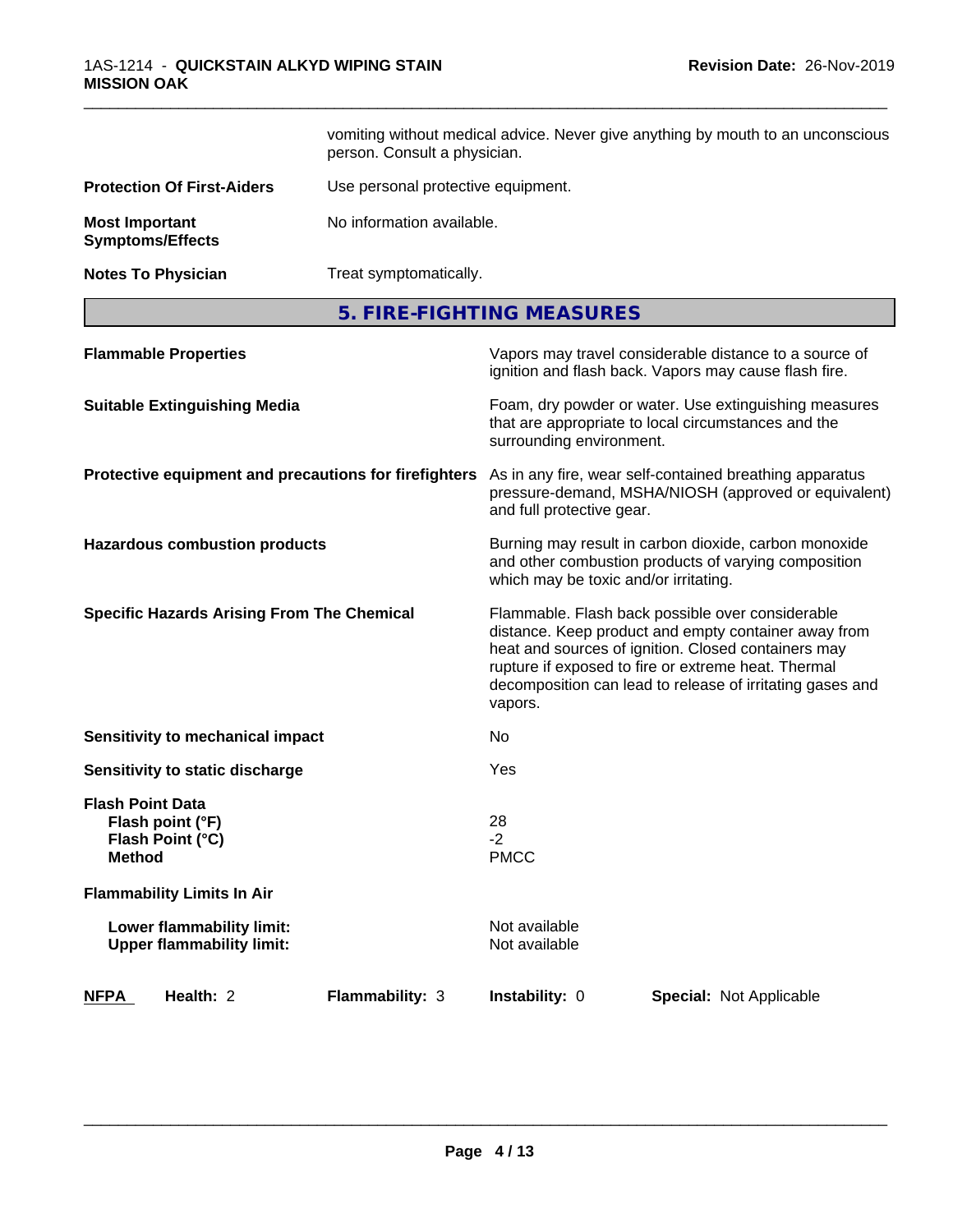### **NFPA Legend**

- 0 Not Hazardous
- 1 Slightly
- 2 Moderate
- 3 High
- 4 Severe

*The ratings assigned are only suggested ratings, the contractor/employer has ultimate responsibilities for NFPA ratings where this system is used.*

\_\_\_\_\_\_\_\_\_\_\_\_\_\_\_\_\_\_\_\_\_\_\_\_\_\_\_\_\_\_\_\_\_\_\_\_\_\_\_\_\_\_\_\_\_\_\_\_\_\_\_\_\_\_\_\_\_\_\_\_\_\_\_\_\_\_\_\_\_\_\_\_\_\_\_\_\_\_\_\_\_\_\_\_\_\_\_\_\_\_\_\_\_

*Additional information regarding the NFPA rating system is available from the National Fire Protection Agency (NFPA) at www.nfpa.org.*

### **6. ACCIDENTAL RELEASE MEASURES**

| <b>Personal Precautions</b>      | Remove all sources of ignition. Take precautions to prevent flashback. Ground<br>and bond all containers and handling equipment. Take precautionary measures<br>against static discharges. Ensure adequate ventilation. Avoid contact with skin,<br>eyes and clothing. Use personal protective equipment.  |
|----------------------------------|------------------------------------------------------------------------------------------------------------------------------------------------------------------------------------------------------------------------------------------------------------------------------------------------------------|
| <b>Other Information</b>         | Prevent further leakage or spillage if safe to do so. Do not allow material to<br>contaminate ground water system. Prevent product from entering drains. Do not<br>flush into surface water or sanitary sewer system. Local authorities should be<br>advised if significant spillages cannot be contained. |
| <b>Environmental precautions</b> | See Section 12 for additional Ecological Information.                                                                                                                                                                                                                                                      |
| <b>Methods for Cleaning Up</b>   | Dam up. Soak up with inert absorbent material. Use a non-sparking or explosion<br>proof means to transfer material to a sealed, appropriate container for disposal.<br>Clean contaminated surface thoroughly.                                                                                              |

# **7. HANDLING AND STORAGE**

| <b>Handling</b>               | Avoid contact with skin, eyes and clothing. Wear personal protective equipment.<br>Do not breathe vapors or spray mist. Use only in ventilated areas. Prevent vapor                                                                                                                                                  |
|-------------------------------|----------------------------------------------------------------------------------------------------------------------------------------------------------------------------------------------------------------------------------------------------------------------------------------------------------------------|
|                               | build-up by providing adequate ventilation during and after use.<br>Take precautionary measures against static discharges. To avoid ignition of<br>vapors by static electricity discharge, all metal parts of the equipment must be<br>grounded. Keep away from heat, sparks and flame. Do not smoke. Extinguish all |
|                               | flames and pilot lights, and turn off stoves, heaters, electric motors and other<br>sources of ignition during use and until all vapors are gone. Ignition and/or flash<br>back may occur.                                                                                                                           |
| <b>Storage</b>                | Keep containers tightly closed in a dry, cool and well-ventilated place. Keep away<br>from heat. Keep away from open flames, hot surfaces and sources of ignition.<br>Keep in properly labeled containers. Keep out of the reach of children.                                                                        |
|                               | <b>DANGER</b> - Rags, steel wool or waste soaked with this product may<br>spontaneously catch fire if improperly discarded. Immediately after use, place<br>rags, steel wool or waste in a sealed water-filled metal container.                                                                                      |
| <b>Incompatible Materials</b> | Incompatible with strong acids and bases and strong oxidizing agents.                                                                                                                                                                                                                                                |
|                               | Technical measures/Precautions Ensure adequate ventilation. Use only where airflow will keep vapors from building                                                                                                                                                                                                    |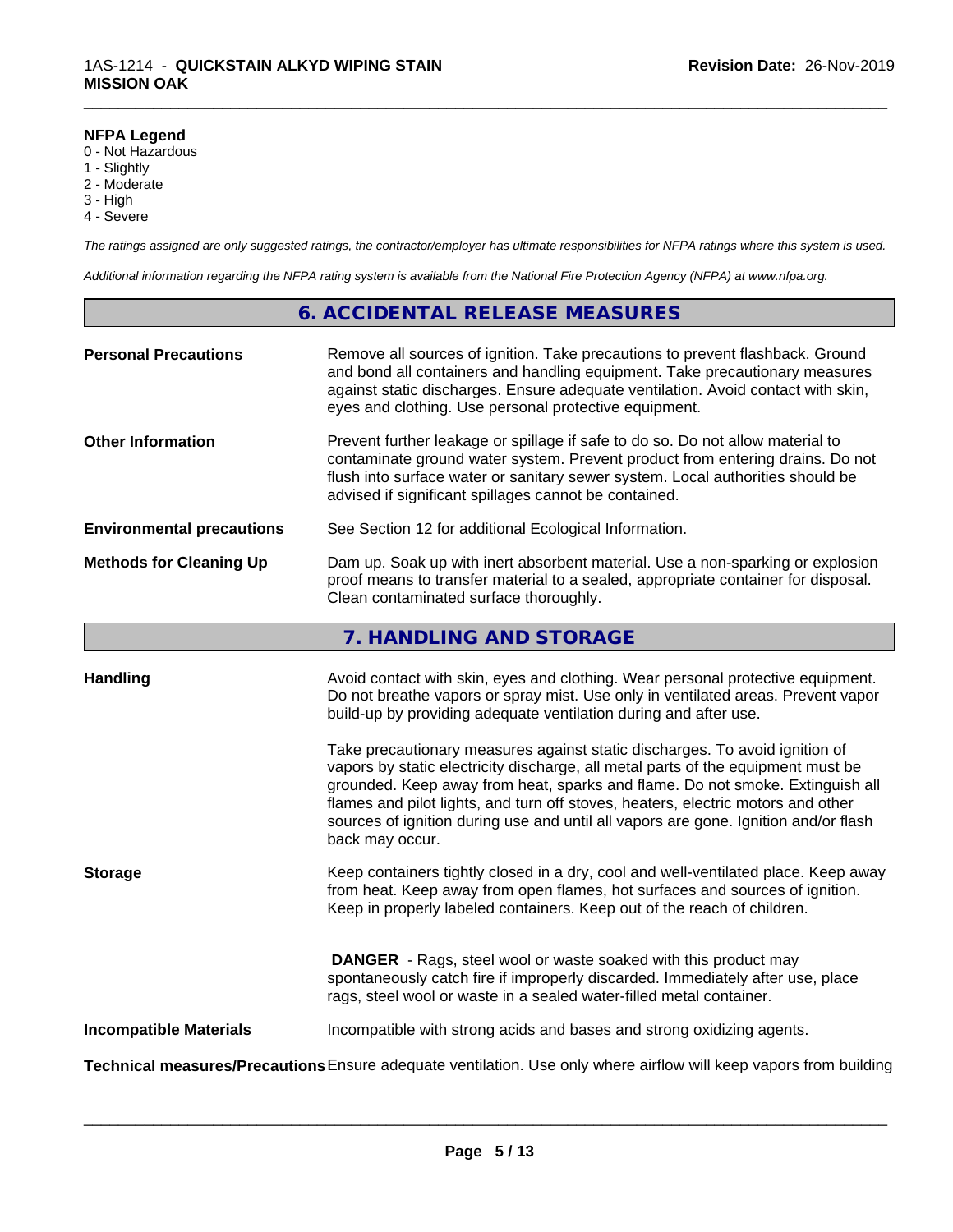up in or near the work area in adjoining rooms. Comply with all national, state, and local codes pertaining to the storage, handling, dispensing and disposal of flammable liquids.

\_\_\_\_\_\_\_\_\_\_\_\_\_\_\_\_\_\_\_\_\_\_\_\_\_\_\_\_\_\_\_\_\_\_\_\_\_\_\_\_\_\_\_\_\_\_\_\_\_\_\_\_\_\_\_\_\_\_\_\_\_\_\_\_\_\_\_\_\_\_\_\_\_\_\_\_\_\_\_\_\_\_\_\_\_\_\_\_\_\_\_\_\_

Dissipate static electricity during transfer by grounding and bonding containers and equipment before transferring material. All equipment should be non-sparking and explosion proof. Use explosion proof electrical equipment for ventilation, lighting and material handling.

**8. EXPOSURE CONTROLS/PERSONAL PROTECTION**

### **Exposure Limits**

| <b>Chemical name</b> | <b>ACGIH TLV</b>            | <b>OSHA PEL</b>                   |
|----------------------|-----------------------------|-----------------------------------|
| Acetone              | 250 ppm - TWA               | 1000 ppm - TWA                    |
|                      | 500 ppm - STEL              | 2400 mg/m <sup>3</sup> - TWA      |
| n-Butyl acetate      | 150 ppm - TWA               | 150 ppm - TWA                     |
|                      | 200 ppm - STEL              | 710 mg/m $3$ - TWA                |
| 2-Butoxyethanol      | 20 ppm - TWA                | 50 ppm - TWA                      |
|                      |                             | 240 mg/m $3$ - TWA                |
|                      |                             | prevent or reduce skin absorption |
| Stoddard solvent     | 100 ppm - TWA               | 500 ppm - TWA                     |
|                      |                             | 2900 mg/m <sup>3</sup> - TWA      |
| Xylene               | 100 ppm - TWA               | 100 ppm - TWA                     |
|                      | 150 ppm - STEL              | 435 mg/m $3$ - TWA                |
| Naphthalene          | 10 ppm - TWA                | 10 ppm - TWA                      |
|                      | <b>Skin</b>                 | 50 mg/m <sup>3</sup> - TWA        |
| Ethanol              | STEL: 1000 ppm              | 1000 ppm - TWA                    |
|                      |                             | 1900 mg/m <sup>3</sup> - TWA      |
| Ethyl benzene        | 20 ppm - TWA                | $\overline{100}$ ppm - TWA        |
|                      |                             | 435 mg/m <sup>3</sup> - TWA       |
| Octane               | 300 ppm - TWA               | 500 ppm - TWA                     |
|                      |                             | 2350 mg/m <sup>3</sup> - TWA      |
| Heptane              | 400 ppm - TWA               | 500 ppm - TWA                     |
|                      | 500 ppm - STEL              | 2000 mg/m <sup>3</sup> - TWA      |
| Cumene               | 50 ppm - TWA                | 50 ppm - TWA                      |
|                      |                             | 245 mg/m <sup>3</sup> - TWA       |
|                      |                             | prevent or reduce skin absorption |
| Carbon black         | $3$ mg/m <sup>3</sup> - TWA | $3.5 \text{ mg/m}^3$ - TWA        |

### **Legend**

**Appropriate engineering**

ACGIH - American Conference of Governmental Industrial Hygienists Exposure Limits OSHA - Occupational Safety & Health Administration Exposure Limits N/E - Not Established

| controls                                                |                                                                                                                          |
|---------------------------------------------------------|--------------------------------------------------------------------------------------------------------------------------|
| <b>Engineering Measures</b>                             | Ensure adequate ventilation, especially in confined areas.                                                               |
| <b>Personal Protective Equipment</b>                    |                                                                                                                          |
| <b>Eye/Face Protection</b>                              | Safety glasses with side-shields. If splashes are likely to occur, wear:. Tightly<br>fitting safety goggles.             |
| <b>Skin Protection</b><br><b>Respiratory Protection</b> | Long sleeved clothing. Protective gloves.<br>Use only with adequate ventilation. In operations where exposure limits are |
|                                                         |                                                                                                                          |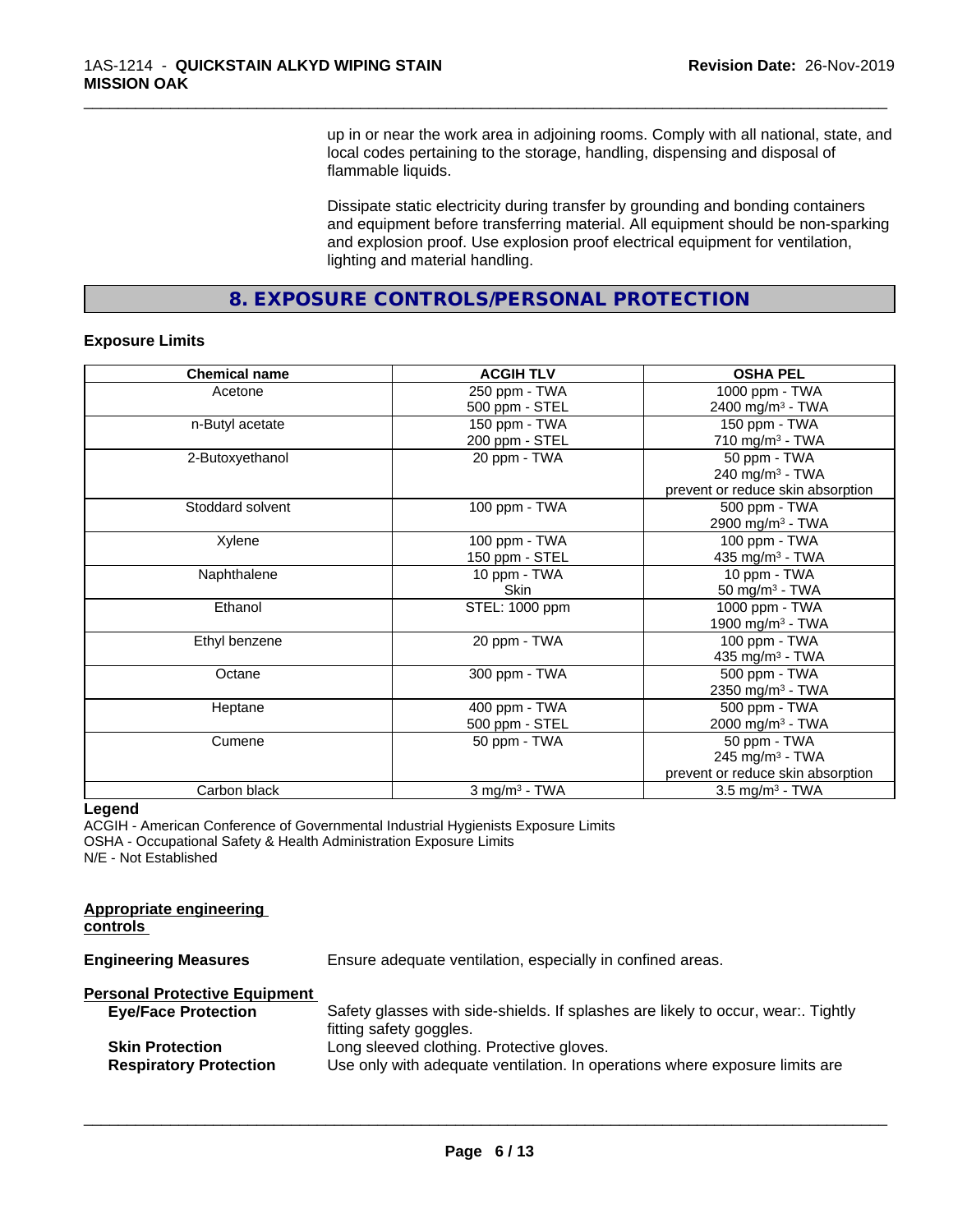exceeded, use a NIOSH approved respirator that has been selected by a technically qualified person for the specific work conditions. When spraying the product or applying in confined areas, wear a NIOSH approved respirator specified for paint spray or organic vapors.

\_\_\_\_\_\_\_\_\_\_\_\_\_\_\_\_\_\_\_\_\_\_\_\_\_\_\_\_\_\_\_\_\_\_\_\_\_\_\_\_\_\_\_\_\_\_\_\_\_\_\_\_\_\_\_\_\_\_\_\_\_\_\_\_\_\_\_\_\_\_\_\_\_\_\_\_\_\_\_\_\_\_\_\_\_\_\_\_\_\_\_\_\_

**Hygiene Measures** Avoid contact with skin, eyes and clothing. Remove and wash contaminated clothing before re-use. Wash thoroughly after handling.

# **9. PHYSICAL AND CHEMICAL PROPERTIES**

**Appearance** liquid **Odor** solvent **Odor Threshold** No information available **Density (lbs/gal)** 7.35 - 7.45 **Specific Gravity** 0.88 - 0.90 **pH pH**  $\blacksquare$ **Viscosity (cps)** No information available **Solubility(ies)** No information available **Water solubility** No information available **Evaporation Rate No information available No information available Vapor pressure** No information available **No information** available **Vapor density No information available No information available Wt.** % Solids 30 - 40 **Vol. % Solids** 30 - 40 **Wt. % Volatiles** 60 - 70 **Vol. % Volatiles** 60 - 70 **VOC Regulatory Limit (g/L)** < 550 **Boiling Point (°F)** 136 **Boiling Point (°C)** 58 **Freezing point (°F)** No information available **Freezing Point (°C)** The state of the Monometer of Noinformation available **Flash point (°F)** 28 **Flash Point (°C)** -2 **Method** PMCC **Flammability (solid, gas)** Not applicable **Upper flammability limit:** No information available **Lower flammability limit:**  $\qquad \qquad \qquad$  No information available **Autoignition Temperature (°F)** No information available **Autoignition Temperature (°C)** No information available **Decomposition Temperature (°F)** No information available<br> **Decomposition Temperature (°C)** No information available **Decomposition Temperature (°C) Partition coefficient** No information available

# **10. STABILITY AND REACTIVITY**

**Reactivity** No data available

 $\overline{\phantom{a}}$  ,  $\overline{\phantom{a}}$  ,  $\overline{\phantom{a}}$  ,  $\overline{\phantom{a}}$  ,  $\overline{\phantom{a}}$  ,  $\overline{\phantom{a}}$  ,  $\overline{\phantom{a}}$  ,  $\overline{\phantom{a}}$  ,  $\overline{\phantom{a}}$  ,  $\overline{\phantom{a}}$  ,  $\overline{\phantom{a}}$  ,  $\overline{\phantom{a}}$  ,  $\overline{\phantom{a}}$  ,  $\overline{\phantom{a}}$  ,  $\overline{\phantom{a}}$  ,  $\overline{\phantom{a}}$ 

**Chemical Stability Stability** Stable under normal conditions. Hazardous polymerisation does not occur.

**Conditions to avoid Keep away from open flames, hot surfaces, static Conditions to avoid Keep away from open flames**, hot surfaces, static electricity and sources of ignition. Sparks. Elevated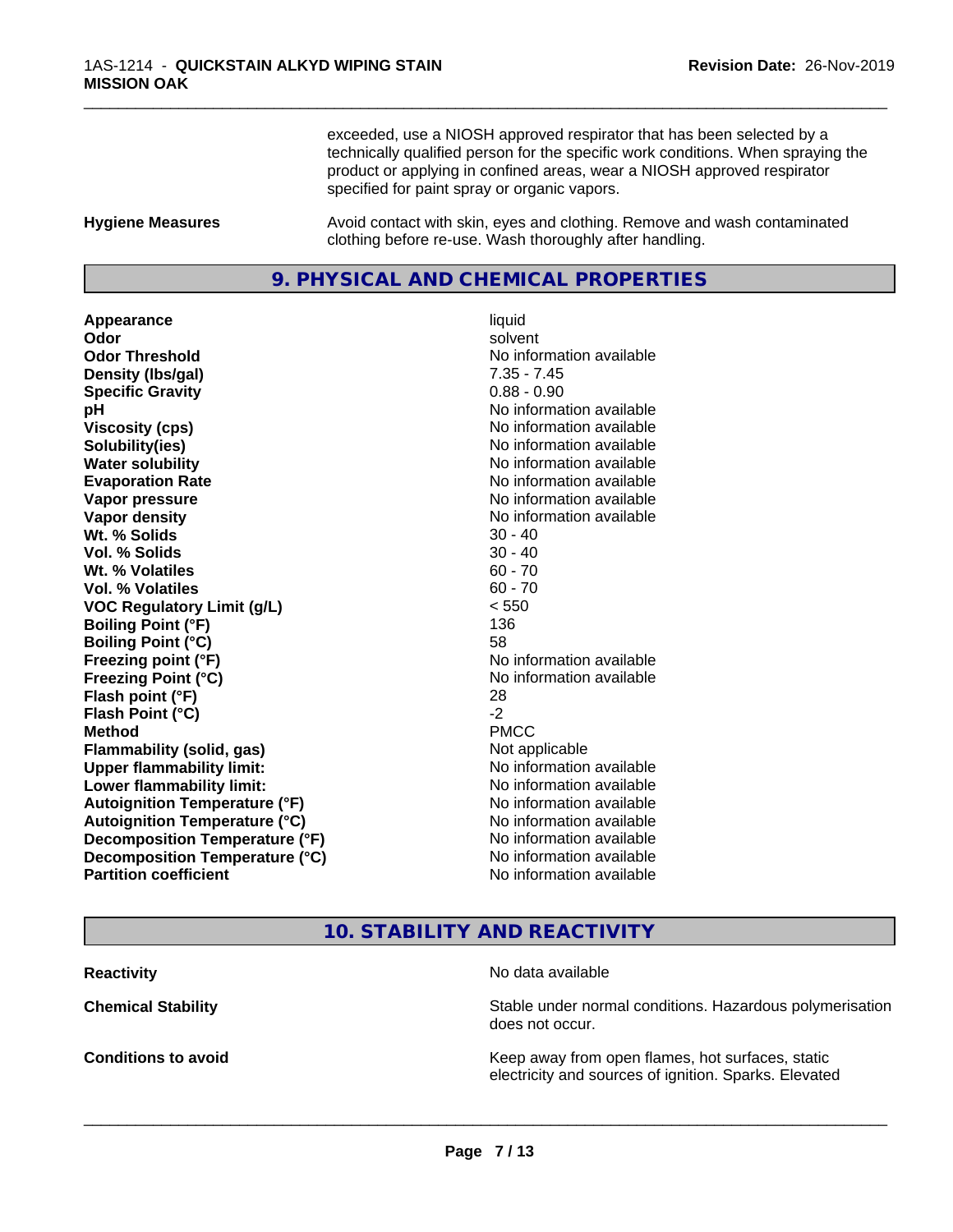temperature.

oxidizing agents.

gases and vapors.

\_\_\_\_\_\_\_\_\_\_\_\_\_\_\_\_\_\_\_\_\_\_\_\_\_\_\_\_\_\_\_\_\_\_\_\_\_\_\_\_\_\_\_\_\_\_\_\_\_\_\_\_\_\_\_\_\_\_\_\_\_\_\_\_\_\_\_\_\_\_\_\_\_\_\_\_\_\_\_\_\_\_\_\_\_\_\_\_\_\_\_\_\_

**Incompatible Materials Incompatible with strong acids and bases and strong** 

**Hazardous Decomposition Products** Thermal decomposition can lead to release of irritating

**Possibility of hazardous reactions** None under normal conditions of use.

**11. TOXICOLOGICAL INFORMATION**

### **Product Information**

### **Information on likely routes of exposure**

| <b>Principal Routes of Exposure</b> | Eye contact, skin contact and inhalation. |
|-------------------------------------|-------------------------------------------|
|-------------------------------------|-------------------------------------------|

**Acute Toxicity** 

**Product Information** Repeated or prolonged exposure to organic solvents may lead to permanent brain and nervous system damage. Intentional misuse by deliberately concentrating and inhaling vapors may be harmful or fatal.

### **<u>Symptoms related to the physical, chemical and toxicological characteristics</u>**

**Symptoms** No information available

### **Delayed and immediate effects as well as chronic effects from short and long-term exposure**

| Eye contact                     | Contact with eyes may cause irritation.                                                                           |
|---------------------------------|-------------------------------------------------------------------------------------------------------------------|
| <b>Skin contact</b>             | May cause skin irritation and/or dermatitis. Prolonged skin contact may defat the<br>skin and produce dermatitis. |
|                                 |                                                                                                                   |
| Ingestion                       | Harmful if swallowed. Ingestion may cause irritation to mucous membranes. Small                                   |
|                                 | amounts of this product aspirated into the respiratory system during ingestion or                                 |
|                                 | vomiting may cause mild to severe pulmonary injury, possibly progressing to<br>death.                             |
| <b>Inhalation</b>               | Harmful by inhalation. High vapor / aerosol concentrations are irritating to the                                  |
|                                 | eyes, nose, throat and lungs and may cause headaches, dizziness, drowsiness,                                      |
|                                 | unconsciousness, and other central nervous system effects.                                                        |
| <b>Sensitization</b>            | No information available                                                                                          |
|                                 |                                                                                                                   |
| <b>Neurological Effects</b>     | No information available.                                                                                         |
| <b>Mutagenic Effects</b>        | No information available.                                                                                         |
| <b>Reproductive Effects</b>     | Possible risk of impaired fertility. Possible risk of harm to the unborn child.                                   |
| <b>Developmental Effects</b>    | No information available.                                                                                         |
| <b>Target organ effects</b>     | No information available.                                                                                         |
| <b>STOT - repeated exposure</b> | Causes damage to organs through prolonged or repeated exposure if inhaled.                                        |
|                                 | May cause disorder and damage to the. liver. kidney. spleen. blood. Central                                       |
|                                 | nervous system. Causes damage to organs through prolonged or repeated                                             |
|                                 | exposure.                                                                                                         |
|                                 |                                                                                                                   |
| <b>STOT - single exposure</b>   | May cause disorder and damage to the. Respiratory system. Central nervous<br>system.                              |
| Other adverse effects           | No information available.                                                                                         |
|                                 |                                                                                                                   |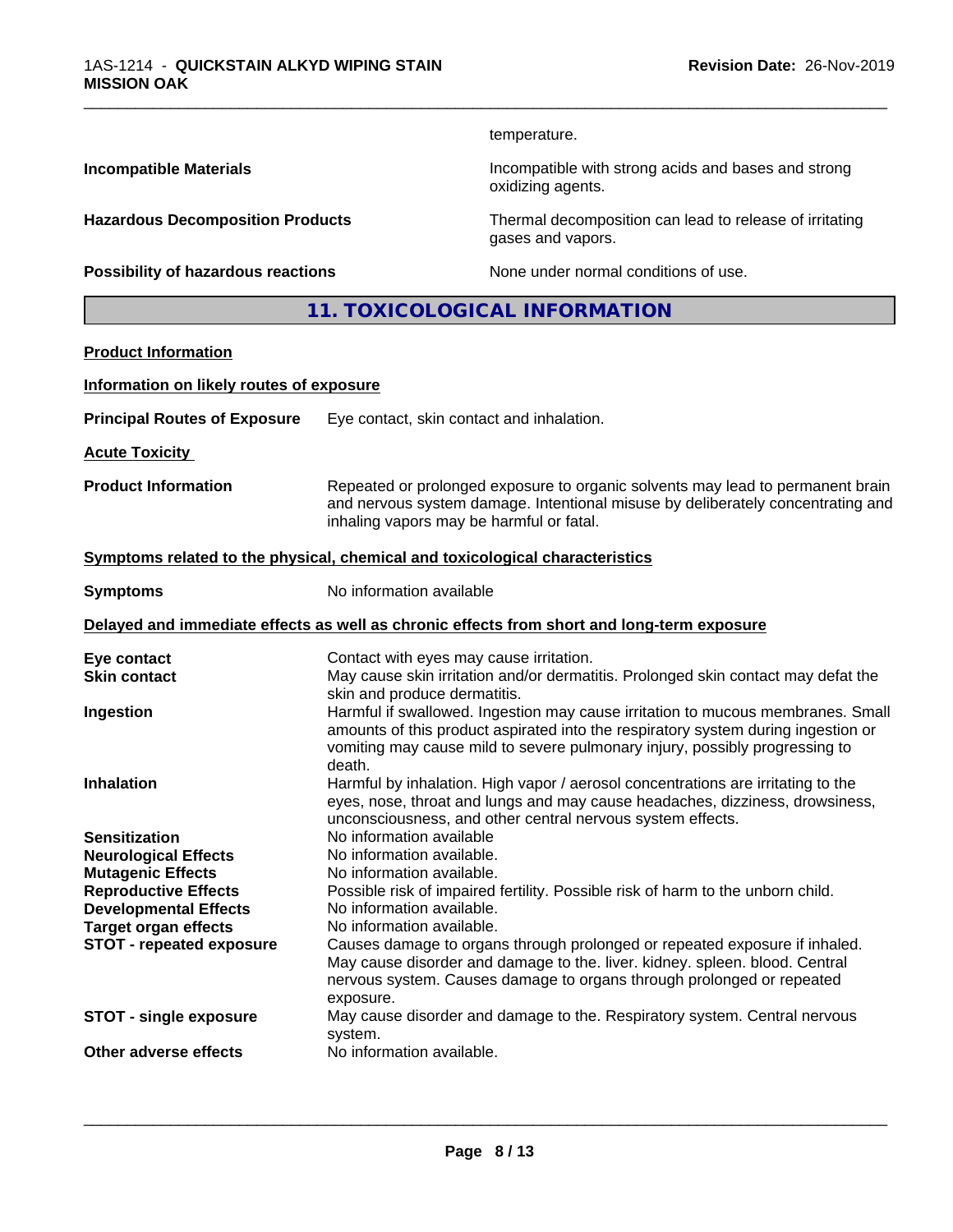**Aspiration Hazard** May be harmful if swallowed and enters airways. Small amounts of this product aspirated into the respiratory system during ingestion or vomiting may cause mild to severe pulmonary injury, possibly progressing to death.

\_\_\_\_\_\_\_\_\_\_\_\_\_\_\_\_\_\_\_\_\_\_\_\_\_\_\_\_\_\_\_\_\_\_\_\_\_\_\_\_\_\_\_\_\_\_\_\_\_\_\_\_\_\_\_\_\_\_\_\_\_\_\_\_\_\_\_\_\_\_\_\_\_\_\_\_\_\_\_\_\_\_\_\_\_\_\_\_\_\_\_\_\_

### **Numerical measures of toxicity**

**The following values are calculated based on chapter 3.1 of the GHS document**

| ATEmix (oral)                        | 5957 mg/kg |
|--------------------------------------|------------|
| <b>ATEmix (dermal)</b>               | 4250 mg/kg |
| <b>ATEmix (inhalation-dust/mist)</b> | 31.6 ma/L  |
| <b>ATEmix (inhalation-vapor)</b>     | 66.5 mg/L  |

### **Component Information**

| Chemical name                                                | Oral LD50                                                                    | Dermal LD50                 | <b>Inhalation LC50</b>                                        |
|--------------------------------------------------------------|------------------------------------------------------------------------------|-----------------------------|---------------------------------------------------------------|
| Hydrotreated light naphtha<br>64742-49-0                     | $> 5000$ mg/kg (Rat)                                                         | $>$ 3160 mg/kg (Rabbit)     | $= 73680$ ppm (Rat) 4 h                                       |
| Solvent naphtha (petroleum), heavy<br>aromatic<br>64742-94-5 | $> 5000$ mg/kg (Rat)                                                         | > 2 mL/kg (Rabbit)          | $> 590$ mg/m <sup>3</sup> (Rat) 4 h                           |
| Distillates, petroleum, hydrotreated<br>light<br>64742-47-8  | $\sqrt{5000}$ mg/kg (Rat)                                                    | $>$ 2000 mg/kg (Rabbit)     | $> 5.2$ mg/L (Rat) 4 h                                        |
| Acetone<br>67-64-1                                           | $= 5800$ mg/kg (Rat)                                                         |                             | $= 50100$ mg/m <sup>3</sup> (Rat) 8 h                         |
| Solvent naphtha, petroleum, light<br>aromatic<br>64742-95-6  | $= 8400$ mg/kg (Rat)                                                         | > 2000 mg/kg (Rabbit)       | $= 3400$ ppm (Rat) 4 h                                        |
| n-Butyl acetate<br>123-86-4                                  | $= 10768$ mg/kg (Rat)                                                        | > 17600 mg/kg (Rabbit)      |                                                               |
| 2-Butoxyethanol<br>111-76-2                                  | $= 1300$ mg/kg (Rat)                                                         | $>$ 2000 mg/kg (Rabbit)     | $> 4.9$ mg/L (Rat) 3H                                         |
| VM&P naphtha<br>64742-89-8                                   | $\sim$                                                                       | $=$ 3000 mg/kg (Rabbit)     | $\sim$                                                        |
| 1,2,4-Trimethylbenzene<br>$95 - 63 - 6$                      | $=$ 3280 mg/kg (Rat)                                                         | $>$ 3160 mg/kg (Rabbit)     | $= 18$ g/m <sup>3</sup> (Rat) 4 h                             |
| Xylene<br>1330-20-7                                          | $=$ 3500 mg/kg (Rat)                                                         | $> 4350$ mg/kg (Rabbit)     | $= 29.08$ mg/L (Rat) 4 h                                      |
| Naphthalene<br>$91 - 20 - 3$                                 | $= 1110$ mg/kg (Rat) = 490 mg/kg ( $= 1120$ mg/kg (Rabbit) > 20 g/kg<br>Rat) | Rabbit)                     | $>$ 340 mg/m <sup>3</sup> (Rat) 1 h                           |
| Ethanol<br>64-17-5                                           | $= 7060$ mg/kg (Rat)                                                         |                             | $= 124.7$ mg/L (Rat) 4 h                                      |
| Ethyl benzene<br>$100 - 41 - 4$                              | $= 3500$ mg/kg (Rat)                                                         | $= 15400$ mg/kg (Rabbit)    | $= 17.2$ mg/L (Rat) 4 h                                       |
| Octane<br>111-65-9                                           |                                                                              |                             | $= 118$ g/m <sup>3</sup> (Rat) 4 h = 25260 ppm<br>(Rat) 4 h   |
| Heptane<br>142-82-5                                          |                                                                              | $=$ 3000 mg/kg (Rabbit)     | $= 103$ g/m <sup>3</sup> (Rat) 4 h                            |
| Cumene<br>98-82-8                                            | $= 1400$ mg/kg (Rat)                                                         | $= 12300 \mu L/kg$ (Rabbit) | $> 3577$ ppm (Rat) 6 h = 39000<br>mg/m <sup>3</sup> (Rat) 4 h |
| Carbon black<br>1333-86-4                                    | > 15400 mg/kg (Rat)                                                          | > 3 g/kg (Rabbit)           |                                                               |

### **Carcinogenicity**

*The information below indicateswhether each agency has listed any ingredient as a carcinogen:.*

| <b>Chemical name</b> | <b>IARC</b>          | <b>NTP</b>           | OSHA   |  |
|----------------------|----------------------|----------------------|--------|--|
|                      | 2B<br>Possible Human | Reasonably           | Listed |  |
| Naphthalene          | Carcinogen           | Human<br>Anticipated |        |  |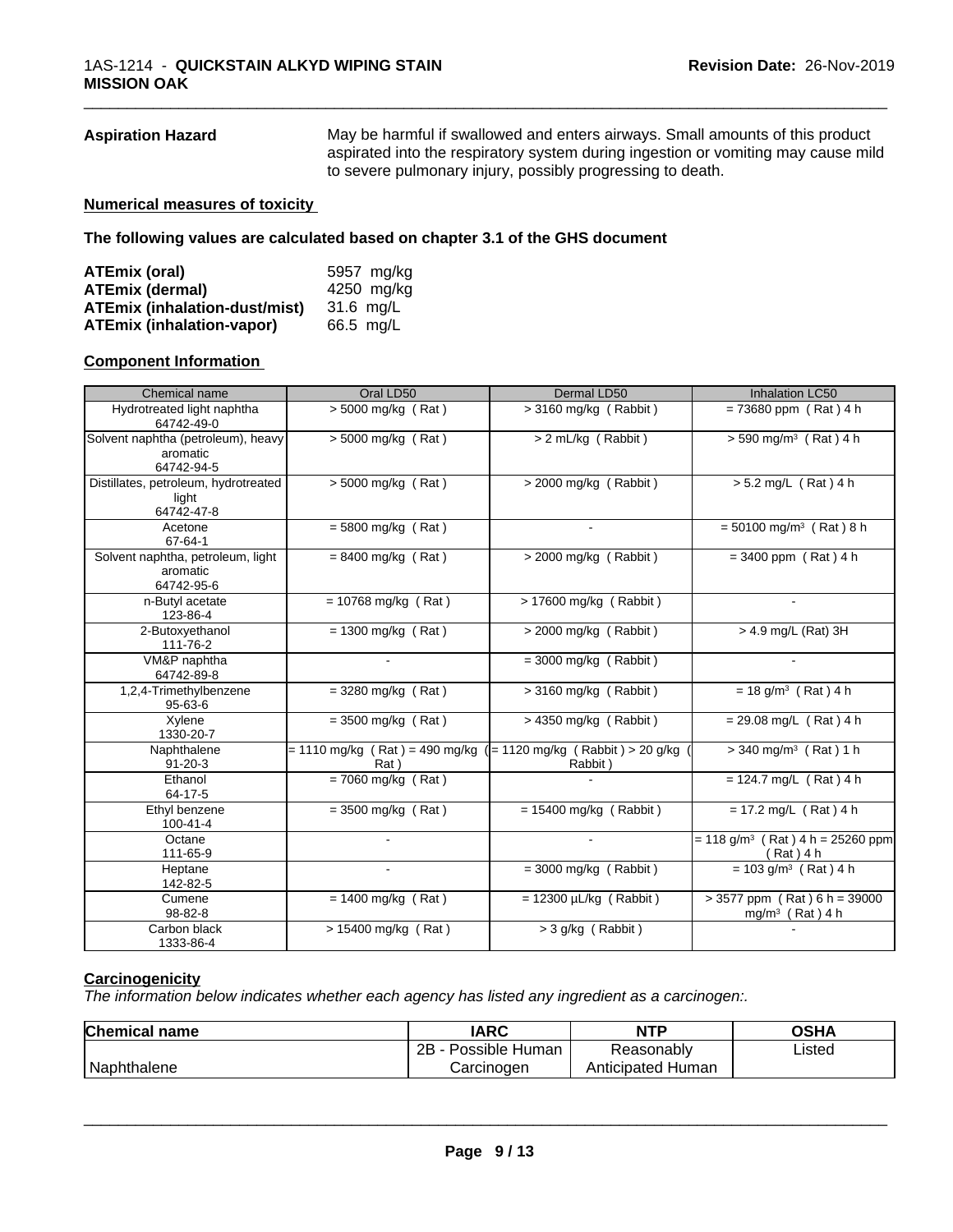|               |                                   | Carcinogen                                    |        |
|---------------|-----------------------------------|-----------------------------------------------|--------|
|               | 2B - Possible Human               |                                               | Listed |
| Ethyl benzene | Carcinogen                        |                                               |        |
| Cumene        | 2B - Possible Human<br>Carcinogen | Reasonably<br>Anticipated Human<br>Carcinogen | Listed |
| Carbon black  | 2B - Possible Human<br>Carcinogen |                                               | Listed |

\_\_\_\_\_\_\_\_\_\_\_\_\_\_\_\_\_\_\_\_\_\_\_\_\_\_\_\_\_\_\_\_\_\_\_\_\_\_\_\_\_\_\_\_\_\_\_\_\_\_\_\_\_\_\_\_\_\_\_\_\_\_\_\_\_\_\_\_\_\_\_\_\_\_\_\_\_\_\_\_\_\_\_\_\_\_\_\_\_\_\_\_\_

### **Legend**

IARC - International Agency for Research on Cancer NTP - National Toxicity Program OSHA - Occupational Safety & Health Administration

**12. ECOLOGICAL INFORMATION**

# **Ecotoxicity Effects**

The environmental impact of this product has not been fully investigated.

### **Product Information**

### **Acute Toxicity to Fish**

No information available

### **Acute Toxicity to Aquatic Invertebrates**

No information available

### **Acute Toxicity to Aquatic Plants**

No information available

### **Persistence / Degradability**

No information available.

### **Bioaccumulation**

There is no data for this product.

### **Mobility in Environmental Media**

No information available.

### **Ozone**

Not applicable

### **Component Information**

### **Acute Toxicity to Fish**

Acetone LC50: 8300 (Bluegill - 96 hr.) mg/L n-Butyl acetate LC50: 18 mg/L (Fathead Minnow - 96 hr.) 2-Butoxyethanol \_\_\_\_\_\_\_\_\_\_\_\_\_\_\_\_\_\_\_\_\_\_\_\_\_\_\_\_\_\_\_\_\_\_\_\_\_\_\_\_\_\_\_\_\_\_\_\_\_\_\_\_\_\_\_\_\_\_\_\_\_\_\_\_\_\_\_\_\_\_\_\_\_\_\_\_\_\_\_\_\_\_\_\_\_\_\_\_\_\_\_\_\_ LC50: 1490 mg/L (Bluegill sunfish - 96 hr.)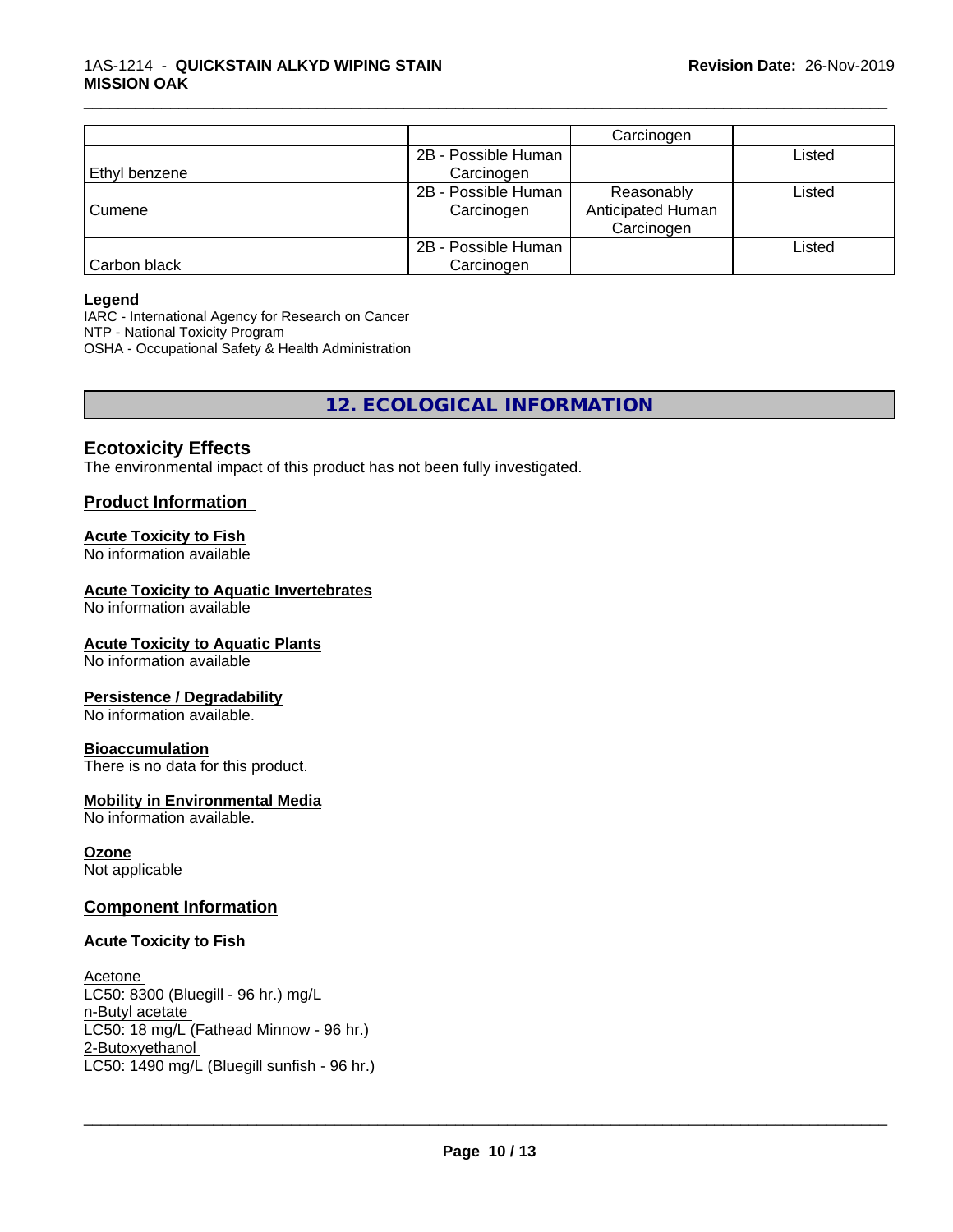Xylene LC50: 13.5 mg/L (Rainbow Trout - 96 hr.) Ethyl benzene LC50: 12.1 mg/L (Fathead Minnow - 96 hr.)

### **Acute Toxicity to Aquatic Invertebrates**

Acetone EC50: 12600 mg/L (Daphnia magna - 48 hr.) n-Butyl acetate EC50: 72.8 mg/L (Daphnia magna - 48 hr.) Ethyl benzene EC50: 1.8 mg/L (Daphnia magna - 48 hr.)

### **Acute Toxicity to Aquatic Plants**

n-Butyl acetate EC50: 674.7 mg/L (Green algae (Scenedesmus subspicatus), 72 hrs.) Ethyl benzene EC50: 4.6 mg/L (Green algae (Scenedesmus subspicatus), 72 hrs.)

# **13. DISPOSAL CONSIDERATIONS**

\_\_\_\_\_\_\_\_\_\_\_\_\_\_\_\_\_\_\_\_\_\_\_\_\_\_\_\_\_\_\_\_\_\_\_\_\_\_\_\_\_\_\_\_\_\_\_\_\_\_\_\_\_\_\_\_\_\_\_\_\_\_\_\_\_\_\_\_\_\_\_\_\_\_\_\_\_\_\_\_\_\_\_\_\_\_\_\_\_\_\_\_\_

| <b>Waste Disposal Method</b>   | Dispose of in accordance with federal, state, and local regulations. Local<br>requirements may vary, consult your sanitation department or state-designated<br>environmental protection agency for more disposal options. |  |
|--------------------------------|---------------------------------------------------------------------------------------------------------------------------------------------------------------------------------------------------------------------------|--|
| <b>Empty Container Warning</b> | Emptied containers may retain product residue. Follow label warnings even after<br>container is emptied. Residual vapors may explode on ignition.                                                                         |  |
|                                | 11 TO ANCOODT INITODIAATIONI                                                                                                                                                                                              |  |

**14. TRANSPORT INFORMATION**

| <b>DOT</b><br><b>Proper Shipping Name</b><br><b>Hazard class</b><br>UN-No.<br><b>Packing Group</b><br><b>Description</b> | <b>PAINT</b><br>3<br>UN1263<br>UN1263, PAINT, 3, II |
|--------------------------------------------------------------------------------------------------------------------------|-----------------------------------------------------|
| <b>ICAO/IATA</b>                                                                                                         | Contact the preparer for further information.       |
| <b>IMDG / IMO</b>                                                                                                        | Contact the preparer for further information.       |
|                                                                                                                          | 15 DECHLATODY INFODIAATION                          |

**15. REGULATORY INFORMATION**

# **International Inventories**

| <b>TSCA: United States</b> | Yes - All components are listed or exempt. |
|----------------------------|--------------------------------------------|
| <b>DSL: Canada</b>         | No - Not all of the components are listed. |
|                            | One or more component is listed on NDSL.   |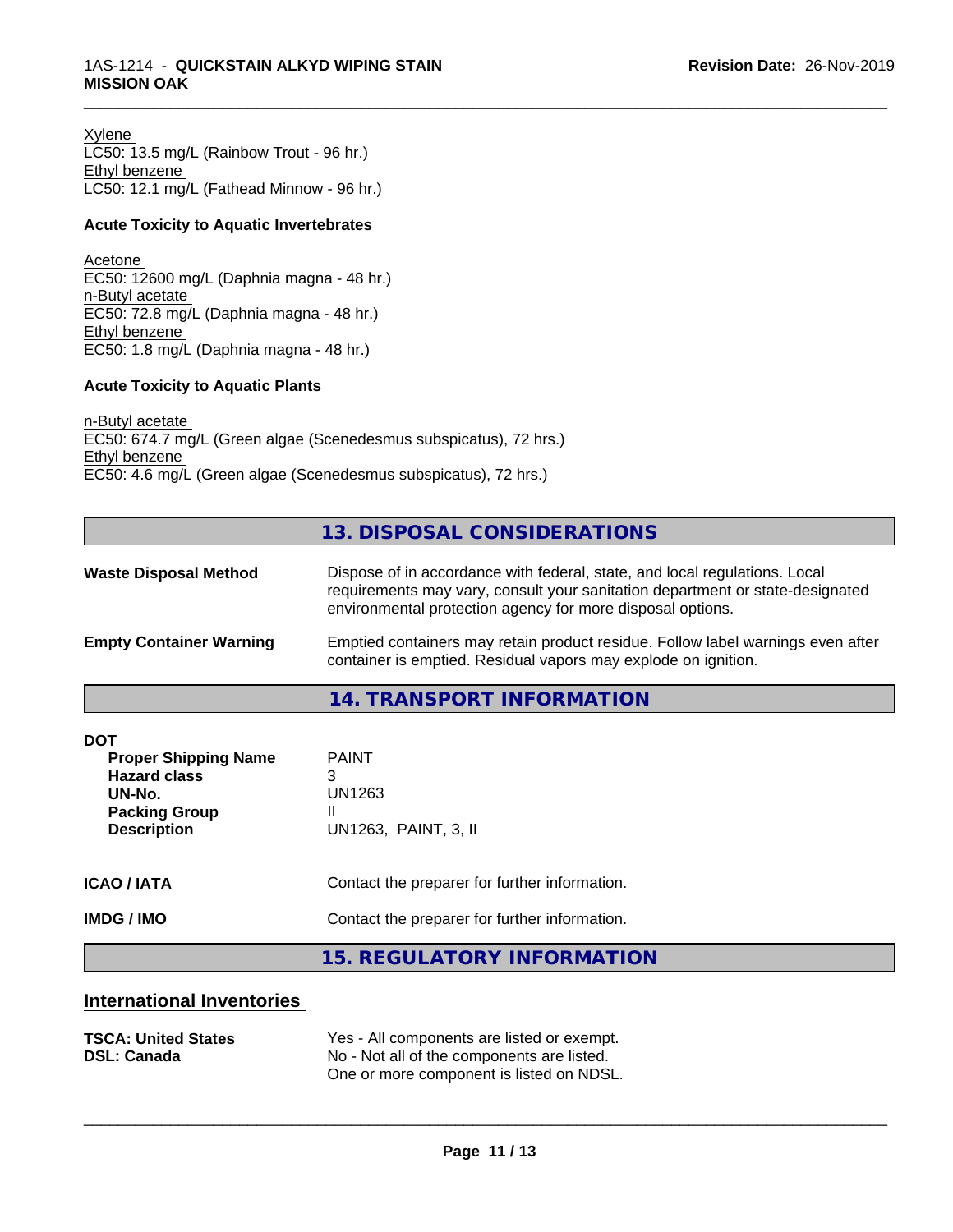# **Federal Regulations**

| SARA 311/312 hazardous categorization |  |
|---------------------------------------|--|
|                                       |  |

| Acute health hazard               | Yes |
|-----------------------------------|-----|
| Chronic Health Hazard             | Yes |
| Fire hazard                       | Yes |
| Sudden release of pressure hazard | Nο  |
| Reactive Hazard                   | N٥  |

### **SARA 313**

Section 313 of Title III of the Superfund Amendments and Reauthorization Act of 1986 (SARA). This product contains a chemical or chemicals which are subject to the reporting requirements of the Act and Title 40 of the Code of Federal Regulations, Part 372:

\_\_\_\_\_\_\_\_\_\_\_\_\_\_\_\_\_\_\_\_\_\_\_\_\_\_\_\_\_\_\_\_\_\_\_\_\_\_\_\_\_\_\_\_\_\_\_\_\_\_\_\_\_\_\_\_\_\_\_\_\_\_\_\_\_\_\_\_\_\_\_\_\_\_\_\_\_\_\_\_\_\_\_\_\_\_\_\_\_\_\_\_\_

| <b>Chemical name</b>   | CAS No.        | Weight-%    | <b>CERCLA/SARA 313</b><br>(de minimis concentration) |
|------------------------|----------------|-------------|------------------------------------------------------|
| 2-Butoxyethanol        | 111-76-2       | $1 - 5$     |                                                      |
| 1,2,4-Trimethylbenzene | 95-63-6        | $1 - 5$     | 1.0                                                  |
| Xvlene                 | 1330-20-7      | $1 - 5$     | 1.0                                                  |
| Naphthalene            | $91 - 20 - 3$  | $0.5 - 1$   | 0.1                                                  |
| Ethyl benzene          | $100 - 41 - 4$ | $0.1 - 0.5$ | 0.1                                                  |

### **Clean Air Act,Section 112 Hazardous Air Pollutants (HAPs) (see 40 CFR 61)**

This product contains the following HAPs:

| <b>Chemical name</b> | CAS No.        | Weight-%    | <b>Hazardous Air Pollutant</b><br><u>(HAP)</u> |
|----------------------|----------------|-------------|------------------------------------------------|
| 2-Butoxyethanol      | 111-76-2       | $1 - 5$     | Listed                                         |
| Xvlene               | 1330-20-7      | $1 - 5$     | Listed                                         |
| Naphthalene          | $91 - 20 - 3$  | $0.5 - 1$   | Listed                                         |
| Ethyl benzene        | $100 - 41 - 4$ | $0.1 - 0.5$ | Listed                                         |
| Cumene               | $98 - 82 - 8$  | $0.1 - 0.5$ | Listed                                         |

# **US State Regulations**

### **California Proposition 65**



### **State Right-to-Know**

| <b>Chemical name</b>   | <b>Massachusetts</b> | <b>New Jersey</b> | Pennsylvania |
|------------------------|----------------------|-------------------|--------------|
| Linseed oil            |                      |                   |              |
| Acetone                |                      |                   |              |
| n-Butyl acetate        |                      |                   |              |
| 2-Butoxyethanol        |                      |                   |              |
| 1,2,4-Trimethylbenzene |                      |                   |              |
| Stoddard solvent       |                      |                   |              |
| Xylene                 |                      |                   |              |
| Ethanol                |                      |                   |              |